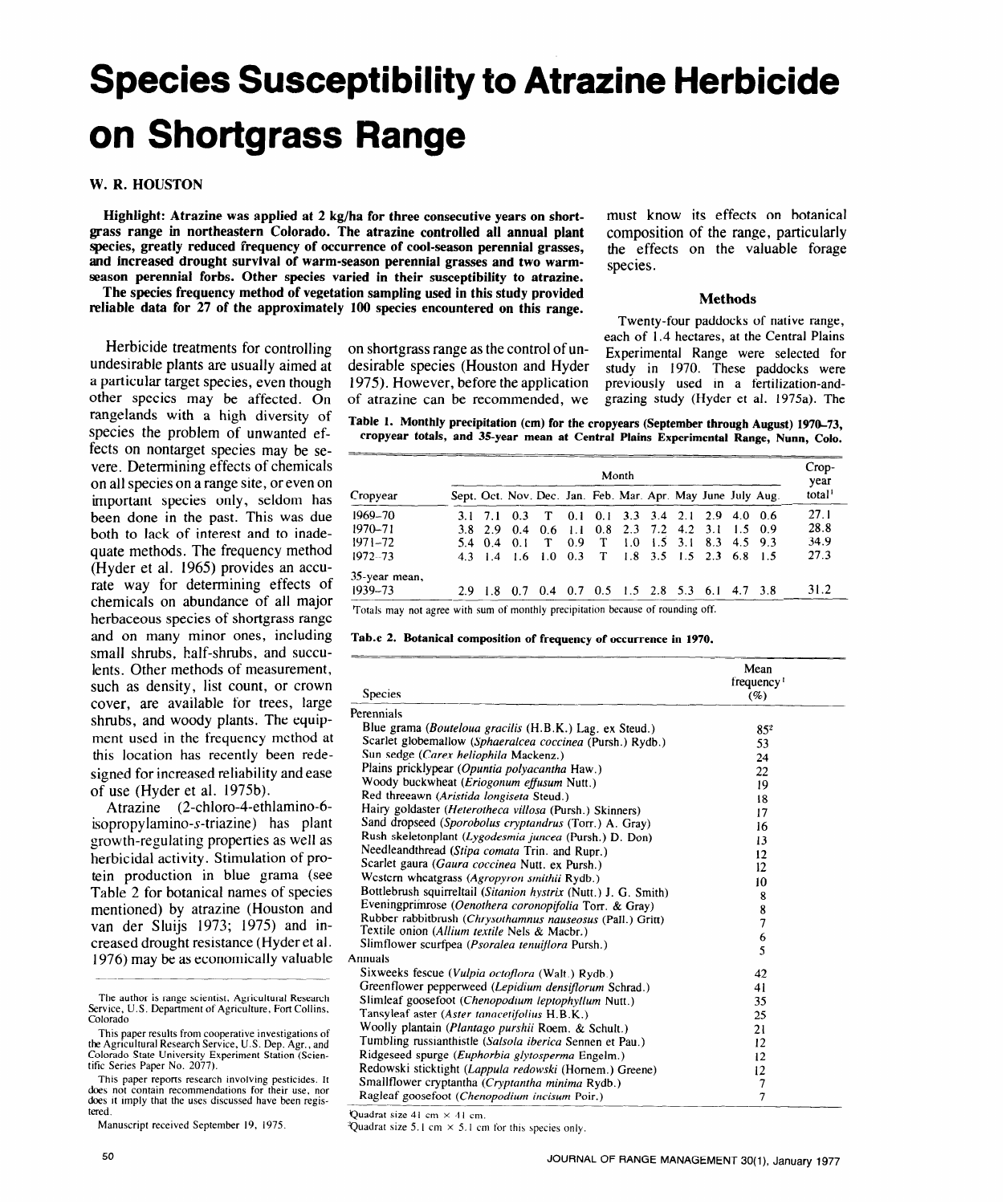Central Plains Experimental Range is located 20 km northeast of Nunn, Colo.

The vegetation is dominated by blue grama. Other important species are scarlet globemallow, plains pricklypear, red threeawn, woody buckwheat, sixweeks fescue, sand dropseed, needleandthread, and sun sedge.

Twelve paddocks, selected at random, were sprayed with 2.0 kg/ha (1.75 lb/acre) active ingredient of atrazine in late fall of 1970, 1971, and 1972. Twelve paddocks were untreated. The atrazine was applied as an 80% wettable powder in aqueous suspension at a rate of 140 liters/ha (15 gal/acre). No surfactant was added. The liquid mixture was applied with a commercial spraying machine.

In each paddock, all species on the two permanently marked macroplots of 30.5 m by 22.9 m (100 ft  $\times$  75 ft) were sampled in June 1970, 1971, 1972, and 1973 wth 250 quadrat placements on each macroplot, for a total of 12,000 quadrat placements each year. Quadrat size was 41 cm  $\times$  41 cm for all species except blue grama. Quadrat size for blue grama was  $5.1 \text{ cm} \times 5.1 \text{ cm}$ .

Analyses of frequency data for most abundant species were by conventional analysis of covariance. The data obtained for these species in 1971, 1972, and 1973 were adjusted to the frequency present in 1970. Species with a frequency of less than 20% in 1970 were also tested by the  $1\%$ confidence limits of a binominal. For most of these species, only those macroplots with a mean frequency of 5% or more in 1970 were used for comparisons of treatments. To determine species susceptibilities, mean frequencies were transformed to apparent plant density (d) by the equation (Greig-Smith 1957):

## $d = -log_e (1-p/100)$

#### $(p = frequency percentage)$

The concept of apparent plant density is valid only for single-stemmed species and those that do not form a bunch or sod type of growth. Apparent plant density is not valid for most grasses, but for comparison of treatment effects on a single species, it is valid.

Hyder (1971) pointed out that the transformation from frequency to density holds true only where individuals of a species are dispersed at random. He showed that counting one herbaceous species on mixed-grass prairie provided a **more** thorough sample than frequency, but both methods placed the species in the same position relative to density of other species.

Precipitation was below average **during**  the summers of 1970 and 1971 and continued low from the fall of 1971 through spring of 1972. It was above average during summer and fall of 1972 and then below average through most of the summer of 1973 (Table 1). Severe drought was experienced during the summers of both 1971 and 1972, despite the favorable moisture in July and

| Table 3. Approximate susceptibilities of 27 species to atazine as shown by comparisons of plant |
|-------------------------------------------------------------------------------------------------|
| density, 1971–73. Densities were derived from frequency of occurrence.                          |

| Susceptibility           | Plant<br>classi-      | Number<br>of          | Percentage of control treatment |         |                |        |  |
|--------------------------|-----------------------|-----------------------|---------------------------------|---------|----------------|--------|--|
| and species              | fication <sup>1</sup> | quadrats <sup>2</sup> | 1971                            | 1972    | 1973           | Mean   |  |
| Highly susceptible       |                       | (X 1,000)             |                                 |         |                |        |  |
| Redowski sticktight      | <b>ACF</b>            | 4                     | $-100**$                        | $-100*$ | $-100*$        | $-100$ |  |
| Smallflower cryptantha   | <b>AWF</b>            | 3                     | $-100*$                         | $-100*$ | $-100*$        | $-100$ |  |
| Slimleaf goosefoot       | AWF                   | 4                     | $-100*$                         | $-100*$ | $-4$           | $-100$ |  |
| Ragleaf goosefoot        | AWF                   | 12                    | $-100*$                         | ÷       |                | $-100$ |  |
| Sixweeks fescue          | <b>ACG</b>            | $\overline{\bf{4}}$   | $-99*$                          | $-100*$ | $-100*$        | $-100$ |  |
| Greenflower pepperweed   | <b>ACF</b>            | 4                     | $-98*$                          | $-100*$ | $-100*$        | $-99$  |  |
| Woolly plantain          | <b>ACF</b>            | 4                     | $-98*$                          | $-99*$  | $-100*$        | $-99$  |  |
| Ridgeseed spurge         | <b>AWF</b>            | 4                     | $-96*$                          | $-94*$  | $-100*$        | $-97$  |  |
| Tansyleaf aster          | <b>ACF</b>            | 12                    | $-92*$                          | $-92*$  | $-98*$         | $-94$  |  |
| Tumbling russianthistle  | <b>AWF</b>            | 3                     | $-99*$                          | $-83*$  | $-93*$         | $-92$  |  |
| Eveningprimrose          | <b>PWF</b>            | 3                     | $-72*$                          | $-100*$ | $-100*$        | $-91$  |  |
| Bottlebrush squirreltail | <b>PCG</b>            | 0.5                   | $-80*$                          | $-84*$  | $-88*$         | $-83$  |  |
| Moderately susceptible   |                       |                       |                                 |         |                |        |  |
| Textile onion            | <b>PWF</b>            | 3                     | $-89*$                          | $-23$   |                | $-56$  |  |
| Needleandthread          | <b>PCG</b>            | 12                    | $-19*$                          | $-58*$  | $-67*$         | $-48$  |  |
| Western wheatgrass       | <b>PCG</b>            | 12                    | $-22*$                          | $-41*$  | $-71*$         | $-45$  |  |
| Scarlet gaura            | <b>PWF</b>            | 3                     | $-38*$                          | $-27$   | $-70$          | .45    |  |
| Rubber rabbitbrush       | <b>PWH</b>            | $\overline{c}$        | $-45*$                          | $-41*$  | $+13$          | $-24$  |  |
| Not susceptible          |                       |                       |                                 |         |                |        |  |
| Sun sedge                | PCG                   | 12 <sup>2</sup>       | $+4$                            | $-20*$  | $-4$           | $-7$   |  |
| Scarlet globemallow      | <b>PWF</b>            | 12                    | $+7$                            | $-10$   | $-17*$         | $-7$   |  |
| Woody buckwheat          | PWF                   | 12                    | $+10$                           | $+4$    | $+4$           | $+6$   |  |
| Plains pricklypear       | <b>PCC</b>            | 12                    | $+2$                            | $+9$    | $+24*$         | $+12$  |  |
| Blue grama               | <b>PWG</b>            | 12                    | $+2$                            | $+9$    | $+36$          | $+16$  |  |
| Slimflower scurfpea      | <b>PWF</b>            | $\overline{4}$        | $+26$                           | $+30$   | 0 <sup>5</sup> | $+19$  |  |
| Rush skeletonplant       | <b>PWF</b>            | 6                     | $-2$                            | $+19*$  | $+59*$         | $+25$  |  |
| Red threeawn             | <b>PWG</b>            | 12                    | $+20*$                          | $+77*$  | $+150*$        | $+82$  |  |
| Sand dropseed            | <b>PWG</b>            | 12                    | $+92*$                          | $+187*$ | $+843*$        | $+374$ |  |
| Hairy goldaster          | <b>PWF</b>            | 0.5                   | $+45$                           | $+415*$ | $+753*$        | $+404$ |  |

For first letter A—annual, P—perennial; for second letter C—cool season, W—warm season; for third letter G grass, F—forb, H—half-shrub, and C—cactus or succulent (from Dickinson and Baker 1972).<br>Total number of quadrat placements used for comparisons.

**,'Asterisk denotes a statistically significant difference in frequency of occurrence from untreated control. For species**  with 12,000 quadrat placements, treatments compared by analysis of covariance ( $P=0.05$ ); other species compared **by 1% confidence limits of a binomial.** 

**Dash indicates that frequency of occurrence was too low for evaluation.** 

**'0 indicates no change in density between the two treatments (frequencies were identical).** 

August of 1972. The drought effects showed up in vegetation responses in the following years of 1972 and 1973.

#### **Results**

Blue grama was the most abundant species in 1970, prior to treatment application (Table 2). The second most abundant species was the perennial forb scarlet globemallow; and the next three most abundant were the annual species sixweeks fescue, greenflower pepperweed, and slimleaf goosefoot.

Susceptibilities to atrazine differed greatly between annual and perennial species and between warm-season and cool-season perennial grasses (Table 3). The ten species most susceptible to the atrazine treatments were annuals. The 17 least susceptible species were perennials. Only 2 perennials, eveningprimrose and bottlebrush squirreltail, were highly susceptible to atrazine. The remaining 15 perennial species were only moderately susceptible or not susceptible.

Sun sedge, an important cool-season perennial, did not respond to either the

atrazine treatments or to weather over the 4 years of study. Apparently, sun sedge was tolerant to atrazine. Scarlet globemallow, woody buckwheat, plains pricklypear, and slimflower scurfpea were not susceptible to atrazine, and the last three species also showed little response to weather.

The cool-season, perennial grasses rapidly decreased during the study on the atrazine treatments, but maintained a more-or-less constant frequency on the untreated controls (Table 4). Frequency of bottlebrush squirreltail decreased from 7% in 1970 to 1% in 1973 on the atrazine treatments, while on the untreated controls it remained at 8% throughout the experiment. When treated with atrazine, western wheatgrass decreased from 11% frequency in 1970 to 2% in 1973, but remained constant on the untreated controls. Frequency of needleandthread decreased from 16% to 4% on the atrazine treatments, and increased from 9% to 12% on the untreated controls.

The atrazine treatments protected the